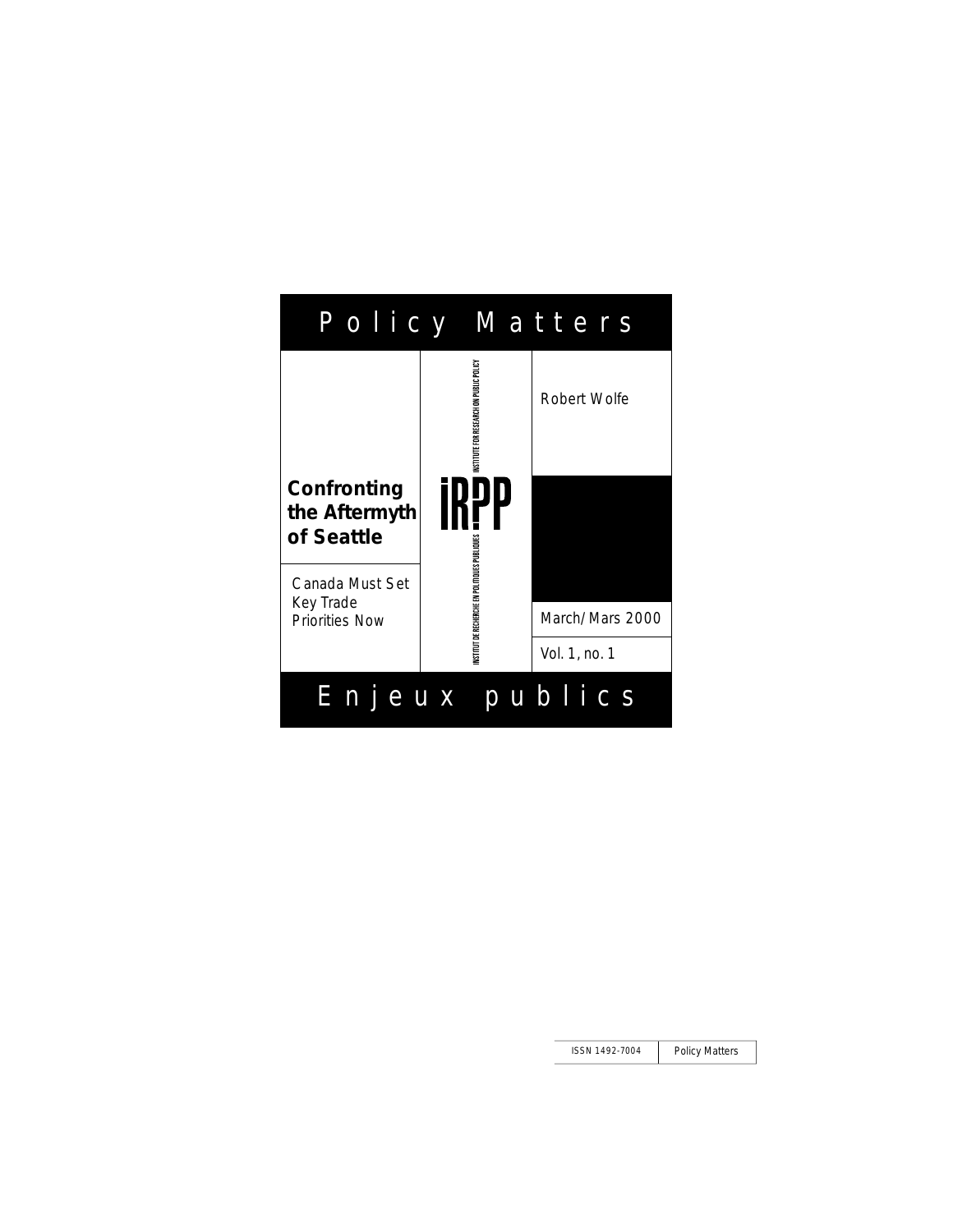Biographical notes

**Robert Wolfe**, a former Canadian foreign service officer, is a professor in the School of Policy Studies, Queen's University, Kingston, Ontario. His recent publications include *Farm Wars: The Political Economy of Agriculture and the International Trade Regime* (1998) (re-published in Korean translation in 1999); "Why the WTO is not (yet) the antidote for globaphobia," *International Journal* (Spring 1999); "Battle in Seattle?," Policy Options (November 1999); and "The World Trade Organization," in Brian Hocking and Steven McGuire (eds.), *Trade Politics: International, Domestic and Regional Perspectives* (1999). Professor Wolfe's current research centres on issues related to multilateral trade negotiations in the WTO and on how ideas from jurisprudence can enrich thinking about the nature of international organizations.

 $2$  | Enjeux publics | Mars 2000 Vol. 1, no. 1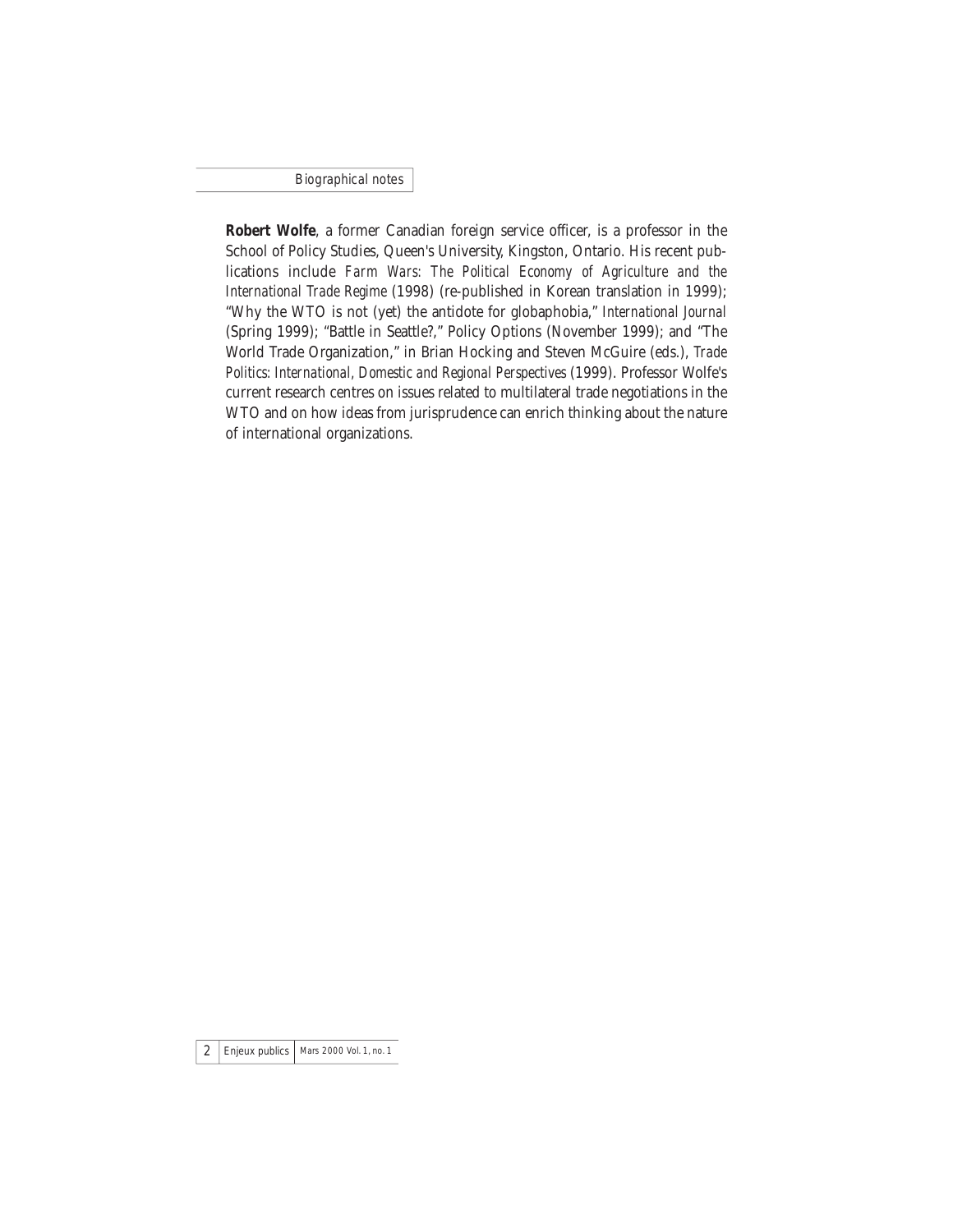| Confronting the Aftermyth of Seattle: Canada Must Set Key Trade Priorities No |    |
|-------------------------------------------------------------------------------|----|
| Underlying Analysis: Five Battles                                             | 7  |
| What the WTO Is and Is Not                                                    | 8  |
| History Discourages Sensationalism                                            | 9  |
| Key Conclusions                                                               | 9  |
| American Ambiguity                                                            | 9  |
| The Battle of the Atlantic                                                    | 11 |
| The Battles with Civil Society                                                | 13 |
| The Battle at Home                                                            | 13 |
| North-South Tensions                                                          | 14 |
| Conclusion                                                                    | 15 |

March 2000 Vol. 1, no. 1 Policy Matters  $\boxed{3}$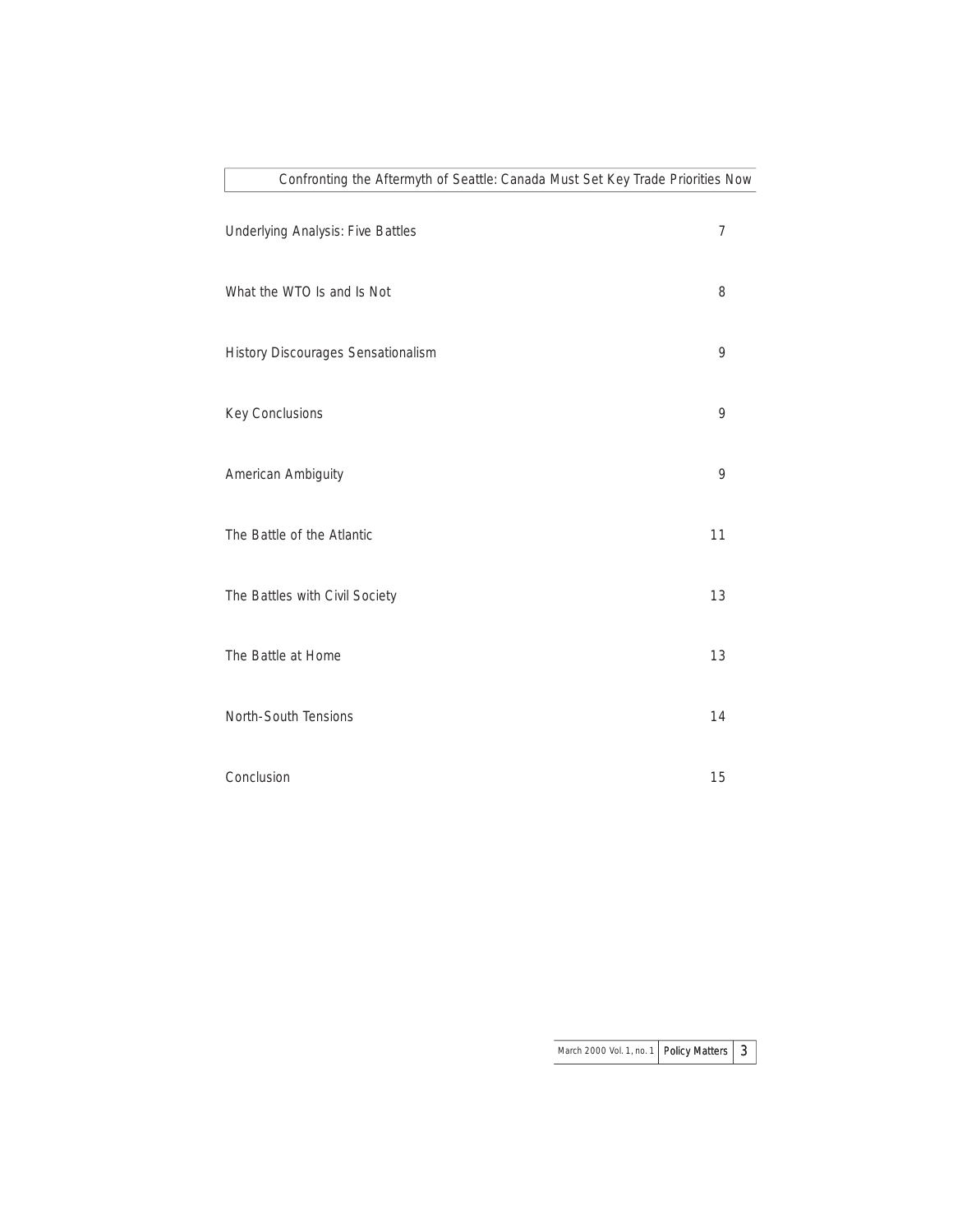We can already discern the outlines of a pervasive and compelling mythology about what did and what did not happen at the WTO meeting in Seattle last December. It is vital that Canada liberate itself from that mythology by seeing those events in the right context, so that we can devise the critical trade strategies we need now.

The WTO matters for Canada. It is our principal trade agreement with the world, and it plays a central role in stabilizing an increasingly volatile global economy. We should be leaders in strengthening the organization, not a speed bump in its path. If the government is to build political support for an activist role in the WTO, it must be linked to issues about which Canadians feel more strongly. It follows that Canada should be seeking to re-position the WTO "brand" in Canada. The WTO should be portrayed as what it is: a leading antipoverty organization playing a central role in ensuring the full integration of all the world's peoples into the global economy on a fair and equitable basis. It safeguards Canadian sovereignty by ensuring that decisions are made multilaterally in a forum in which Canada has a voice — as opposed to being imposed on us by the power of our trading partners in the US and in Europe. For these reasons, Canada should strive to put into place the following strategic plan:

- 1.Canada must avoid complacency; the trading system still exists after Seattle, and the WTO is going about its business. But the status quo will not do and is not sustainable. *The rules on agriculture are inadequate for us and for many other countries. New rules for e-commerce and other burgeoning areas of the new economy are essential*. Without a package, however, progress will be limited, and packages necessitate a "negotiating round" which is precisely what ministers were trying to launch in Seattle. All Members of the WTO will have to try again after a new American President takes office in January 2001. A package just for the few is neither desirable nor possible.
- 2.Seattle demonstrated two big things: we face problems with the institutional architecture of global governance; and the public in rich countries is worried about democratic accountability and decisions surrounding globalization. It would be folly to confuse globalization and the WTO. *Policy did not create globalization, but governments must manage the consequences*. They cannot do it alone: working together depends on the WTO.
- 3.The Canadian "post-Seattle" challenge is crystallizing on a clear question: *Do we force the WTO to become the central institution for the global economy, or*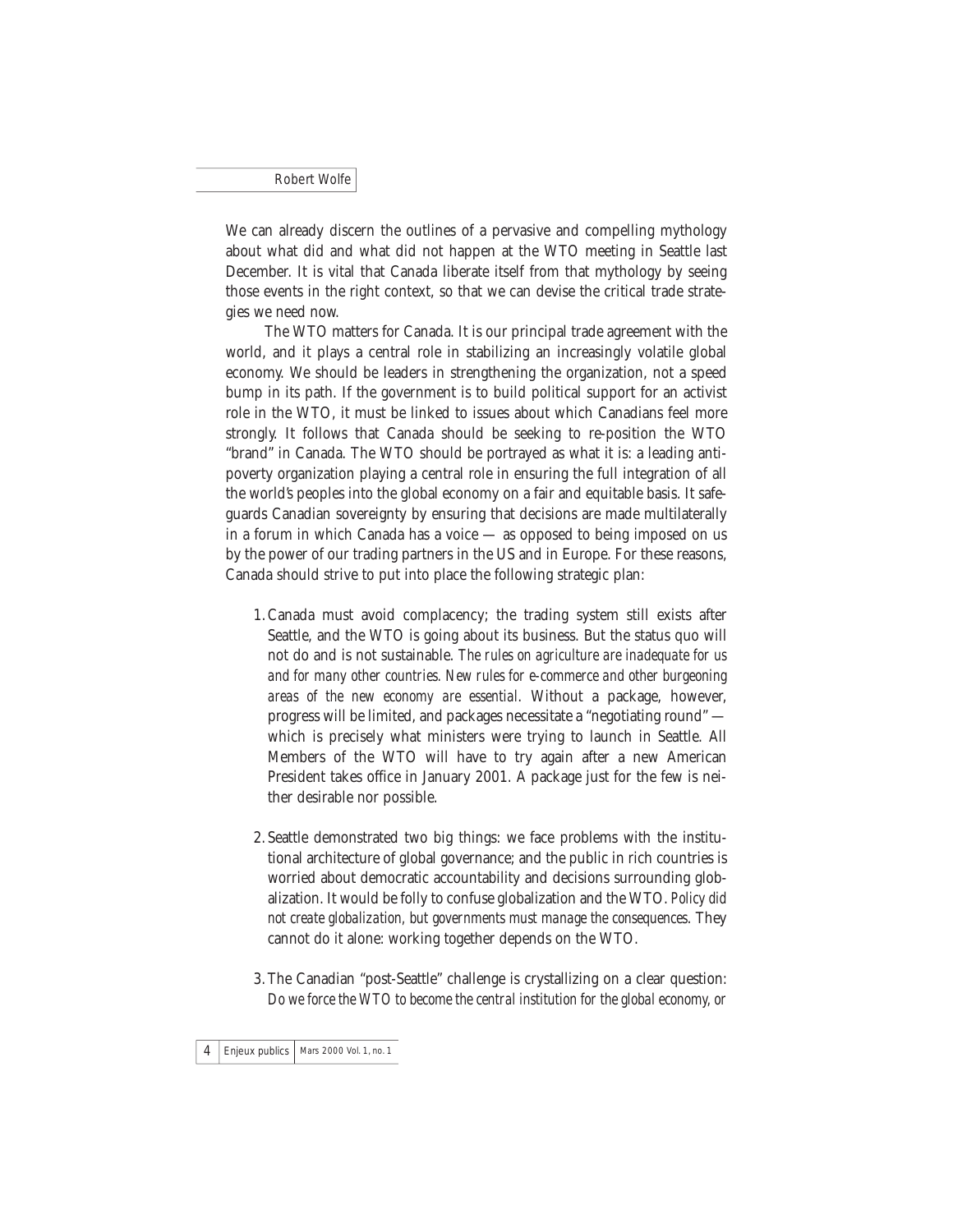*do we insist that it concentrate on its core responsibilities while ensuring that it work closely with other economic and social international organizations*? Trade ministers are grappling with this problem now; Presidents and Prime Ministers will have to confront it at the G-8 Summit in Japan this summer. The answer is simple: the WTO should remain focussed. The WTO secretariat is too small, too specialized and too busy to make all world microeconomic policy. If it did, trade ministers would have to be joined by ministers for the environment, social affairs, industry and culture, as well as ministers of Finance, at a minimum. A system that came close to paralysis in Seattle would, in these circumstances, simply collapse.

- 4.The WTO is about both trade liberalization and policy reconciliation. It is the place where we discuss how our domestic regulations can be made compatible with those of other countries. *When technology erodes our old barriers, it is ridiculous for Canada to think we can insist on complete autonomy in devising new regulations, while insisting that other countries respect our moral preferences in devising their own policy framework*. If, for example, labour and environmental standards in all countries matter, and if they are a legitimate subject for international oversight, then they matter all the time, and not merely when things cross a border.
- 5.Canada can do well by doing good. We need the WTO for our relations with the US and other OECD countries, and we also need it for developing countries in the interests of justice and our future markets. So what do we over the next year to ensure this longer term goal? Pierre Pettigrew, the Minister for International Trade, is doing the right things to re-build confidence in the system and to build the basis for new negotiations. The Uruguay Round is over  $-$  a new round will need its own justification beyond leftover commitments from the last one. We do need a new round to strengthen the WTO, to help it play a greater role in development, and to respond to civil society. *A reinvigorated WTO with new focus on main tasks and better coordination with other international organizations could make a better contribution to development and to maintaining the balance between openness and community, so fragile in an era of globalization*. The key issues will be agriculture, textiles, industrial tariffs, services, and the role of science.
- 6.Agriculture remains a central issue for Canada and for a new round. The negotiations mandated by the Uruguay Round have begun, but little progress is expected until farming can be placed in a broader package. In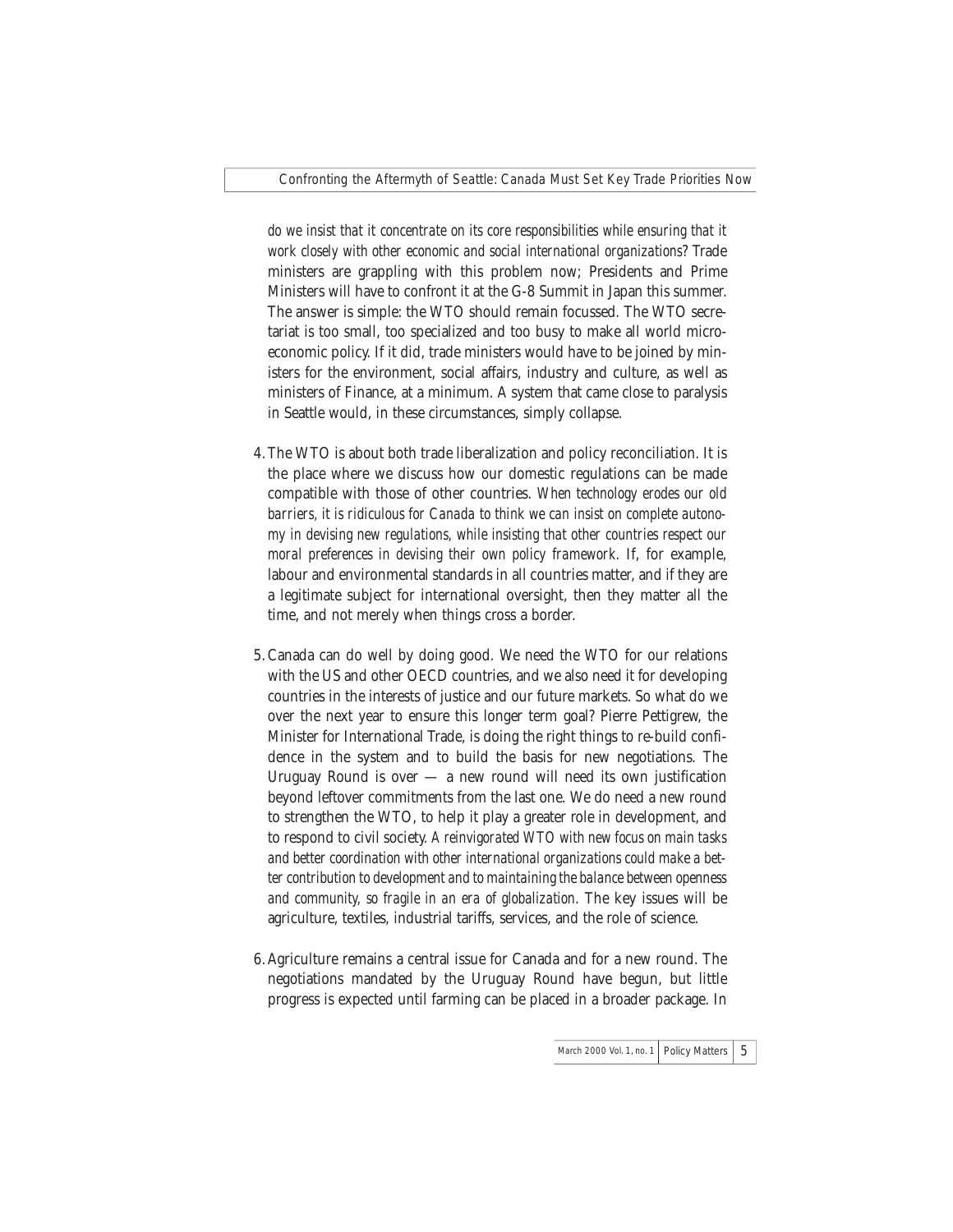an eventual round, we should try to strengthen and extend the framework developed in the Uruguay Round, which requires a balanced approach to reducing domestic support for farmers and border measures that limit imports, while still moving toward the elimination of export subsidies. The heart of the agreement is the so-called Green-Box, a provision that allows countries to help their own farmers in ways that do not hurt farmers in other countries. *The goal is gradual change in the structure of policies that support farmers and the rural community in a way that allows people to adjust*. In the Uruguay Round, Canadians hoped we could have our cake and eat it too. We were with the Cairns Group of self-styled "fair traders" in wanting discipline on export subsidies, and we stood alone in wanting what we called a clarification of the rules applicable to our supply management programs. Last time, compromises had to be made between the interests of farmers and other Canadians, and compromises had to be made within the agricultural sector. Some of those compromises were made so late that we had no time to engage in real negotiations with our partners. It is in this area that Canadian governments, industry, agriculture, consumers, and trade unions must address key national questions such as: How far do we want to go in protecting supply management? Does the Wheat Board serve the interests of all Canadians? Can we enhance the rural community in other ways?

7. It is very much in our national interest to integrate our domestic economic priorities with our international responsibilities. They are not separate issues. In fact, they only produce genuine gains when approached in an integrated way. We have to be generous, working with other major traders, in allowing increased access to our markets by the poorest countries. We have to maintain and increase our commitment to providing technical assistance to help developing countries become full participants in the trading system. We must ensure that developing countries see the benefit of the system in becoming active participants, and we must ensure that the key constituencies in OECD countries embrace that same requirement. Breaking the turtle/teamster coalition in American politics, the coalition of activists and unionists who think that the US Congress can legislate good environmental and labour practices for the world, is thus essential. Developing countries need the WTO agreement because of, for example, protectionist North American unions who use their political clout to protect low-wage unskilled jobs at home  $-$  jobs that workers in developing countries can also do  $$ rather than insisting on better education and training at home.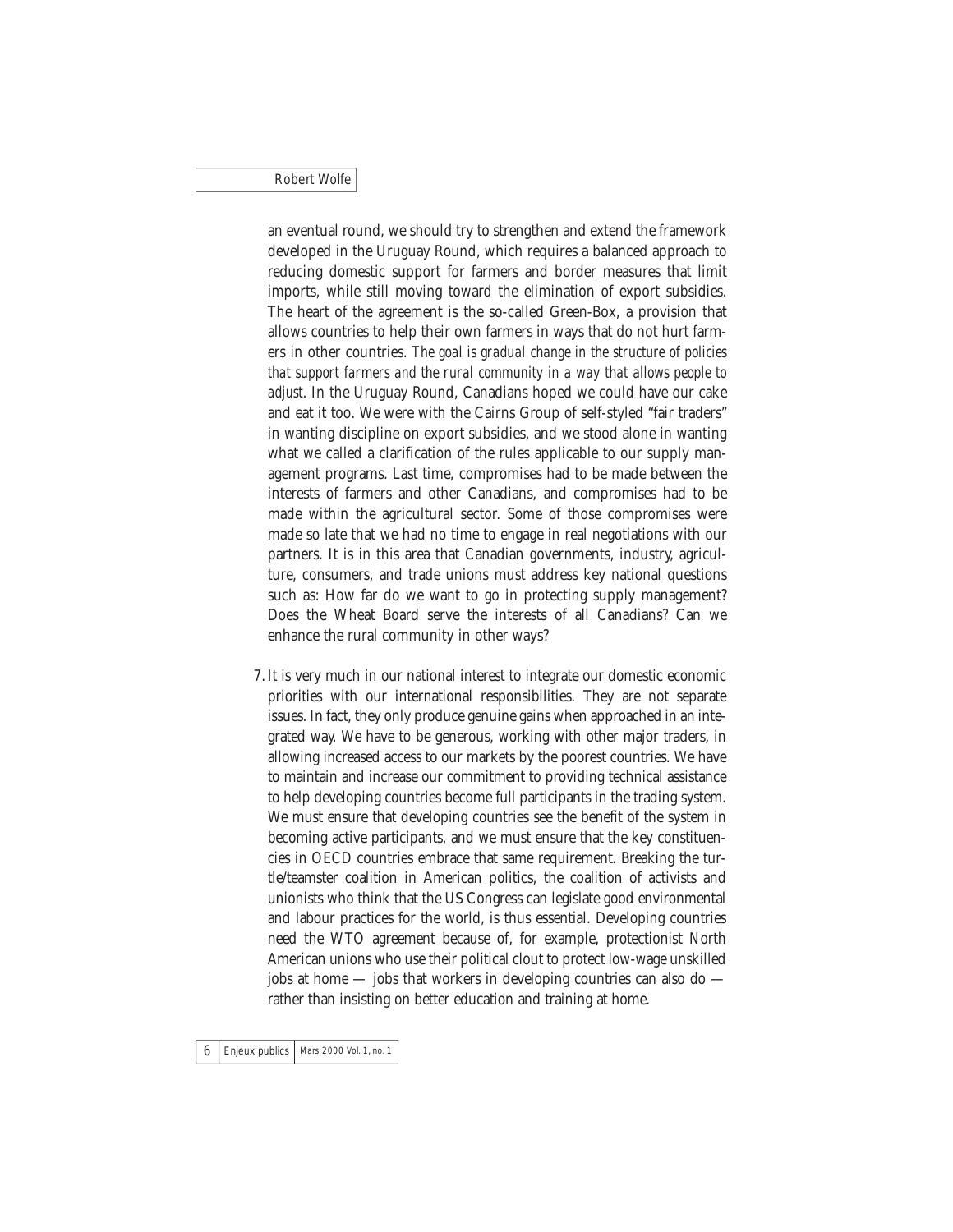- 8.Trade policy is foreign policy. We must think about the architecture of the system, in which sovereign states are still a central locus of political authority but in which many other actors, including firms and international organizations, also play an important role in global governance. *The architecture must be open, inclusive, transparent and effective*. War is not an immediate prospect, but conflict is always possible, notably in agriculture. Justice requires the full integration of all countries, starting with the least developed, rather than leaving them for later. Multilateral institutions of global governance are more vital than ever but, paradoxically, they are more feared. *The drama in the streets of Seattle aroused an unprecedented degree of public interest in an international economic event, yet the real work of the WTO remains as obscure as it was before*. The losers in Seattle were the world's poor, and everyone who wants to develop the human dimension of globalization. The broken windows and tear gas were easily cleared from the Seattle battlefield; repairing the damage to the trading system will take longer. *It will require a renewed attempt to balance the needs for development, civil society engagement and systemic governance while maintaining and expanding an open-rules-based trading system*. It will require attention to old issues and learning about the new problems of policy adaptation to a rapidly evolving world economy.
- 9. Canada must play a leadership role, as it has in the past. Leadership in the trading system can be based on using the weight of a large market something we cannot do. Leadership can also be based on ideas, as Canadians have shown for decades in the trading system. (The WTO itself arose from a Canadian proposal.) Pierre Pettigrew's suggestion at Seattle of a WTO working party on globalization, and his subsequent consultations on how to ensure coherence among international organizations, are steps in the right direction.

## Underlying Analysis: Five Battles

The suggestions above are based on an underlying analysis of what happened in Seattle. The so-called "Battle of Seattle" was in actuality five separate engagements:

1.As in the Kennedy, Tokyo and Uruguay Rounds, the traditional transatlantic dispute over the role of the market was expressed as a fight about agriculture;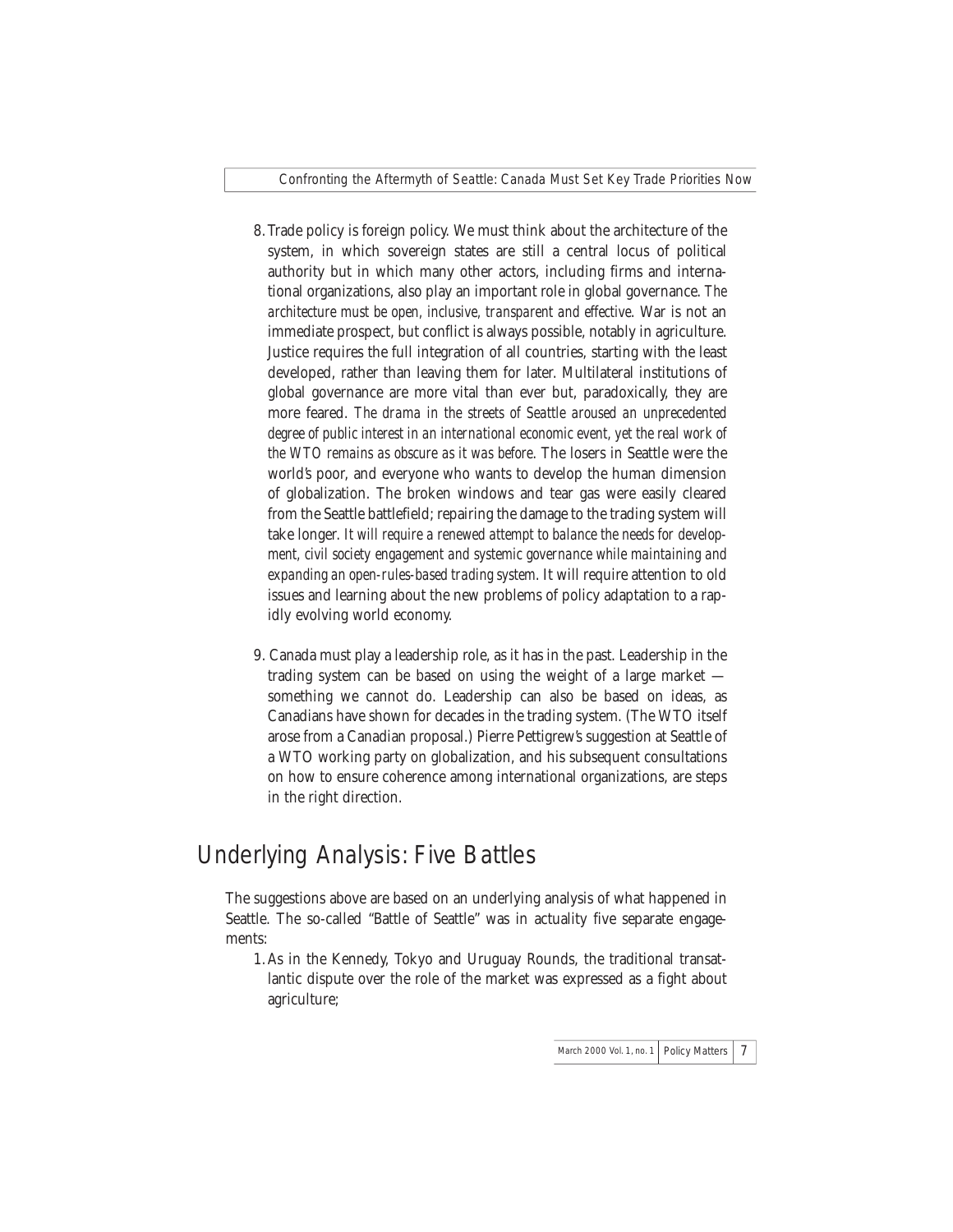- 2.The equally venerable North-South dispute, present since the 1950s but exacerbated in an organization with 136 members, focussed on implementation of existing agreements;
- 3.The new and painfully visible dispute with civil society groups who often deny or cast doubt on the legitimacy of the enterprise, took place in the street;
- 4.The most intractable battle of all, one between small and large members, or insiders and outsiders, was an institutional fight within the meeting itself; and finally,
- 5.The most transitory yet consequential battle that between the contending forces of American domestic politics — was expressed in comments by President Clinton made with an eye on American elections.

The first three fights were based on differing views of the trading system, exacerbated by the fourth, the organization's continuing institutional weakness, and the fifth, which illustrated a growing problem in the US in providing multilateral leadership. The fact that the WTO Ministerial was in Seattle should serve as a reminder that the United States is not only the biggest WTO member, but also that the WTO is that country's most important trade agreement. Those Canadian protestors in Seattle who wanted to stop the WTO were asking the wrong question. The WTO did not start globalization, nor would its demise end the process. *The right question is whether the WTO helps mediate the effects of globalization, especially for a relatively small, open country living next to the world's dominant economy*.

#### What the WTO Is and Is Not

The WTO is a process not a destination. The Uruguay Round (1986-1994), a major achievement in postwar international economic relations that concluded with the creation of the WTO, was not the end of history for the trading system. It left many things to one side, among them important items now included on the so-called built-in agenda. Tensions are emerging both because of flaws in the structure and because of the rapid pace of global change. *The WTO Agreement is not a "negative list" that covers everything not explicity excluded. It is instead a "positive list," since it applies only to those tradable items covered by the rules and mentioned explicity in the "schedules" of market access commitments submitted by Members*. The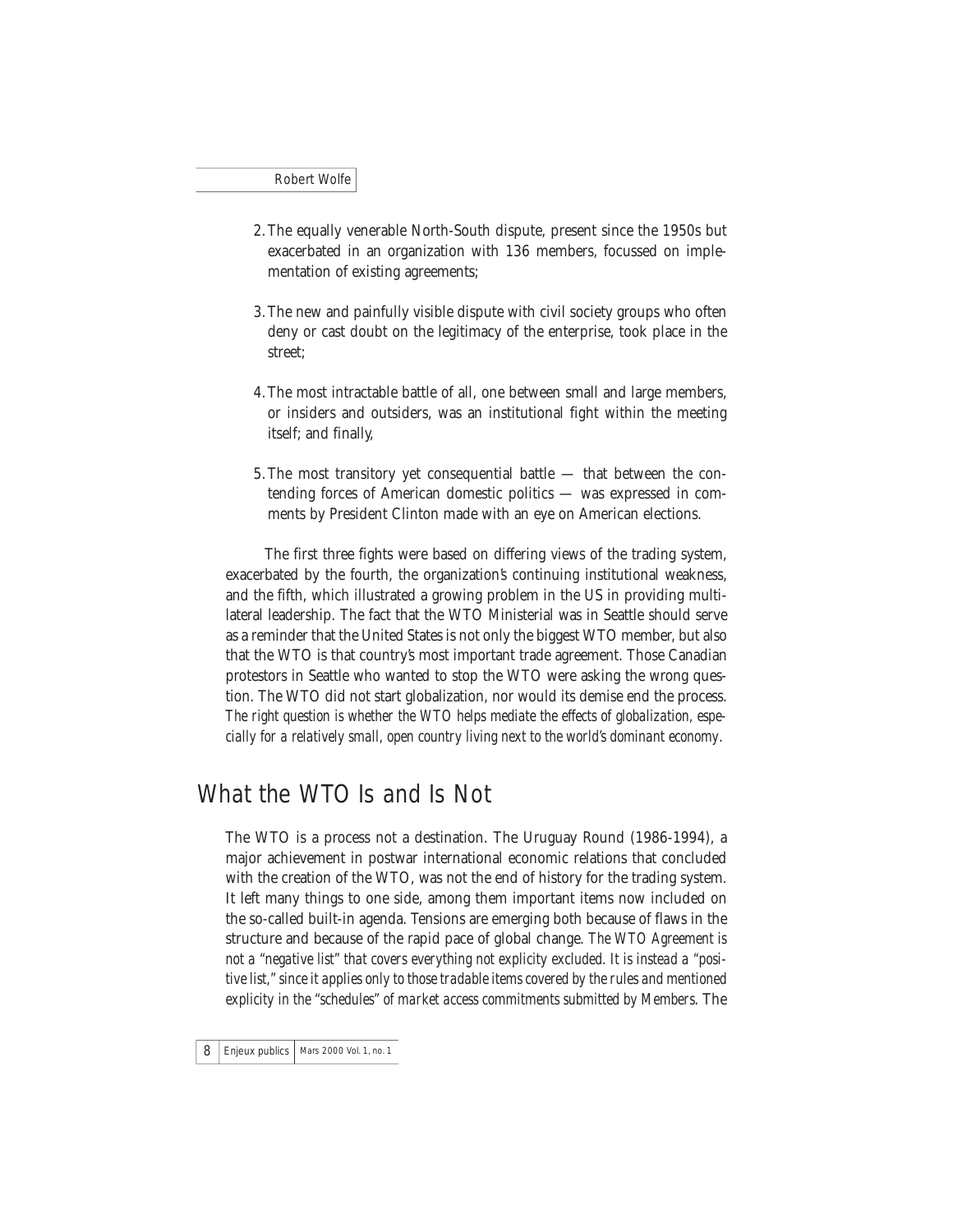WTO must keep adding to this positive list as the world economy changes and expands. Things not on this list, such as the rapidly evolving domain of electronic commerce, are effectively outside the system. Two separate things go on in WTO: contractually agreed trade liberalization, seen as important and good in its own right; and, policy reconciliation. The need for the second is sometimes occasioned by the first, but is more often needed because of change in the global marketplace, not policy change. The WTO adds new issues to its negotiating agenda as quickly as they are observed both to avoid conflict among states, and to ensure that obstructions to trade do not become obstructions to growth for individual countries and for the world economy.

# History Discourages Sensationalism

One reason that Seattle was not a debacle is that these setbacks in the trade negotiations arena are common, notably during the Uruguay Round. The early steps toward new negotiations were taken at the GATT Ministerial of 1982, but that meeting ended in failure. The Uruguay Round was finally launched in 1986 after four years of trying, but only with an eleventh hour fudge in Punta del Este on agriculture and a compromise with Brazil and India under which discussion of trade in services was split from the main negotiations. The Montreal Ministerial Review meeting in 1988 collapsed, as did the Brussels Ministerial of 1990, both because of farming. Trade negotiations are always complex, fractious, and time consuming. Everyone hoped that the creation of a new institutional structure in the WTO would make the process easier. Clearly that task also remains incomplete.

# Key Conclusions

Each of the five battles in Seattle contributed to the failure of the Ministerial. If this diagnosis is correct, efforts to generate new momentum in the trading system must address the source of the difficulty in each area.

# American Ambiguity

Many people who were present claim that the Americans did not advocate a systemic interest in Seattle. American leaders seemed distracted by domestic politics and uncertain about whether their policy should be determined by special inter-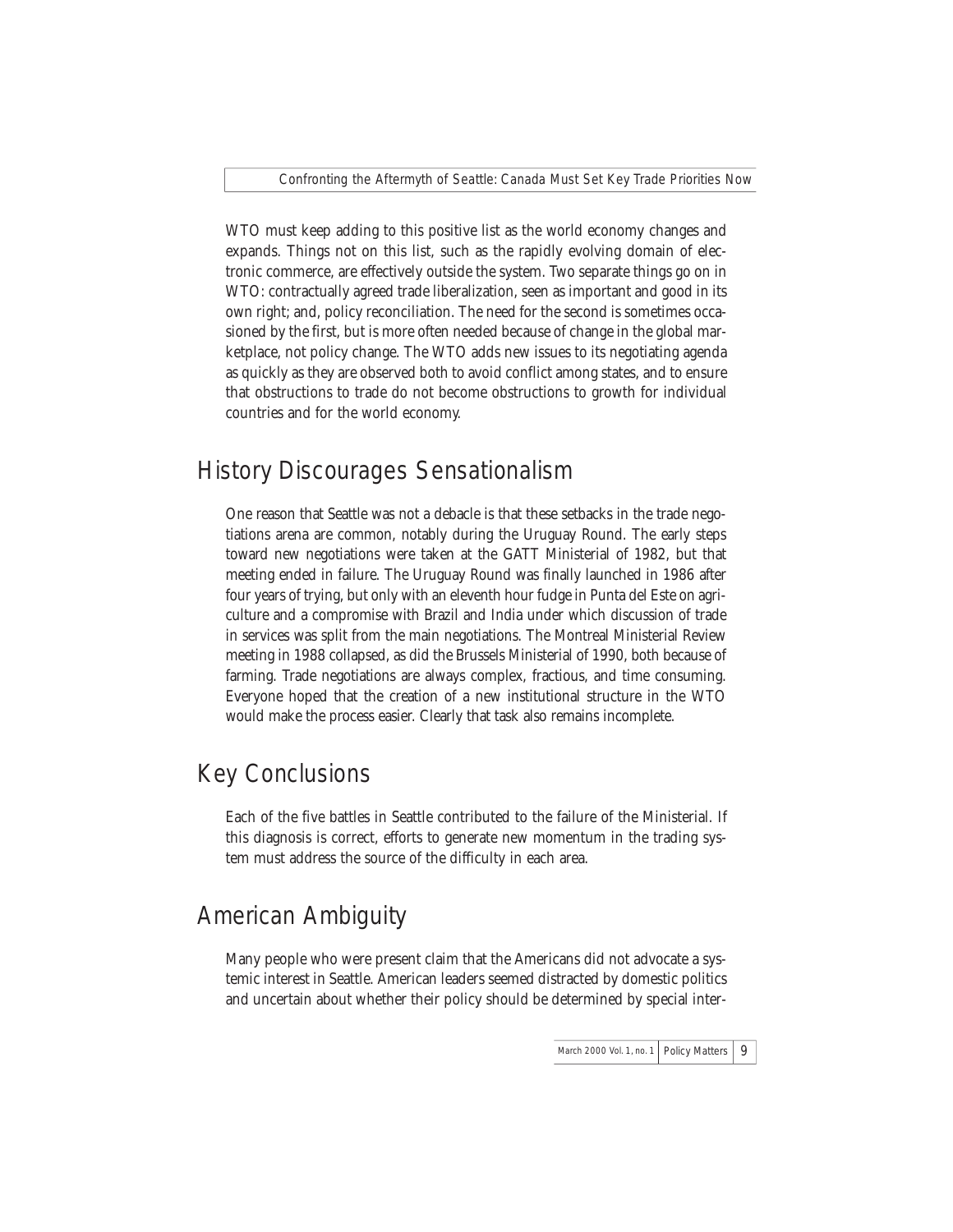ests (e.g. the steel industry), trade unions, civil society, or multinational services firms. The consequences of this American ambiguity and in some cases disarray were obvious in the street of Seattle, but the consequences were also obvious inside the hall, where they were more serious. *President Clinton's visit to Seattle was a campaign stop that, in itself, disrupted the meeting. His speech to the Ministerial, a domestically-oriented effort, was a source of conflict exacerbated by his ill-judged remarks to the reporters later, in which he talked about using trade sanctions to enforce labour rights. While that ideas appeals to American unionists, it enrages politicians from developing countries, who take a different view of the social implications of global trade. Foreign leaders may not vote in American elections, but union leaders do not vote in the WTO. The inability of Washington to define general objectives for the meeting, part of a general sense of drift with respect to multilateral economic cooperation, resulted in weak leadership from the American hosts*.

*Difficulties in this pre-election period make it unlikely that the US can play much of a leadership role until after the next President takes office in 2001*. In the interim, how should Canada focus its trade efforts bilaterally, regionally, or in the WTO? Do we try to create vehicles for collective leadership, accept the multilateralism will go slow for now while finding other ways to work with more distant trading partners, or pursue our economic interests directly with the Americans? Canada should ensure that regional agreements contribute to multilateralism, but we should not be diverted by them. The WTO serves as Canada's basic trade agreement with all our trading partners, ensuring that Canadian firms face one coherent set of rules governing trade. Since firms in other countries face the same rules, decisions about investment in Canada are less distorted by trade barriers elsewhere. *No other forum is sufficiently comprehensive in membership or sectoral coverage*. We benefit from our proximity to the US market, but geography alone does not determine our access to the US market, and many obstacles we now face are ones we share with other countries. Since so many of our exports to the US end up in commodities they then export to the rest of the world, open markets for them mean open markets for us. *What we do not want is for the Americans to turn their back on the WTO, or to negotiate a series of deals that do not include us, or be so distracted by debates over multiplying regional deals that the WTO suffers*. Ensuring a strong multilateral trading system serves our broad economic and foreign policy interests.

Overall, Canada is doing very well in the US market, but the current American temptation to retreat within a territorially-defined perimeter (e.g. in issues relating to terrorism, immigration and the social consequences of trade) could pose difficulties. Worse, *if the Congress perceives the WTO to be fatally damaged (even if by American-inflicted wounds), the political effort to complete China's*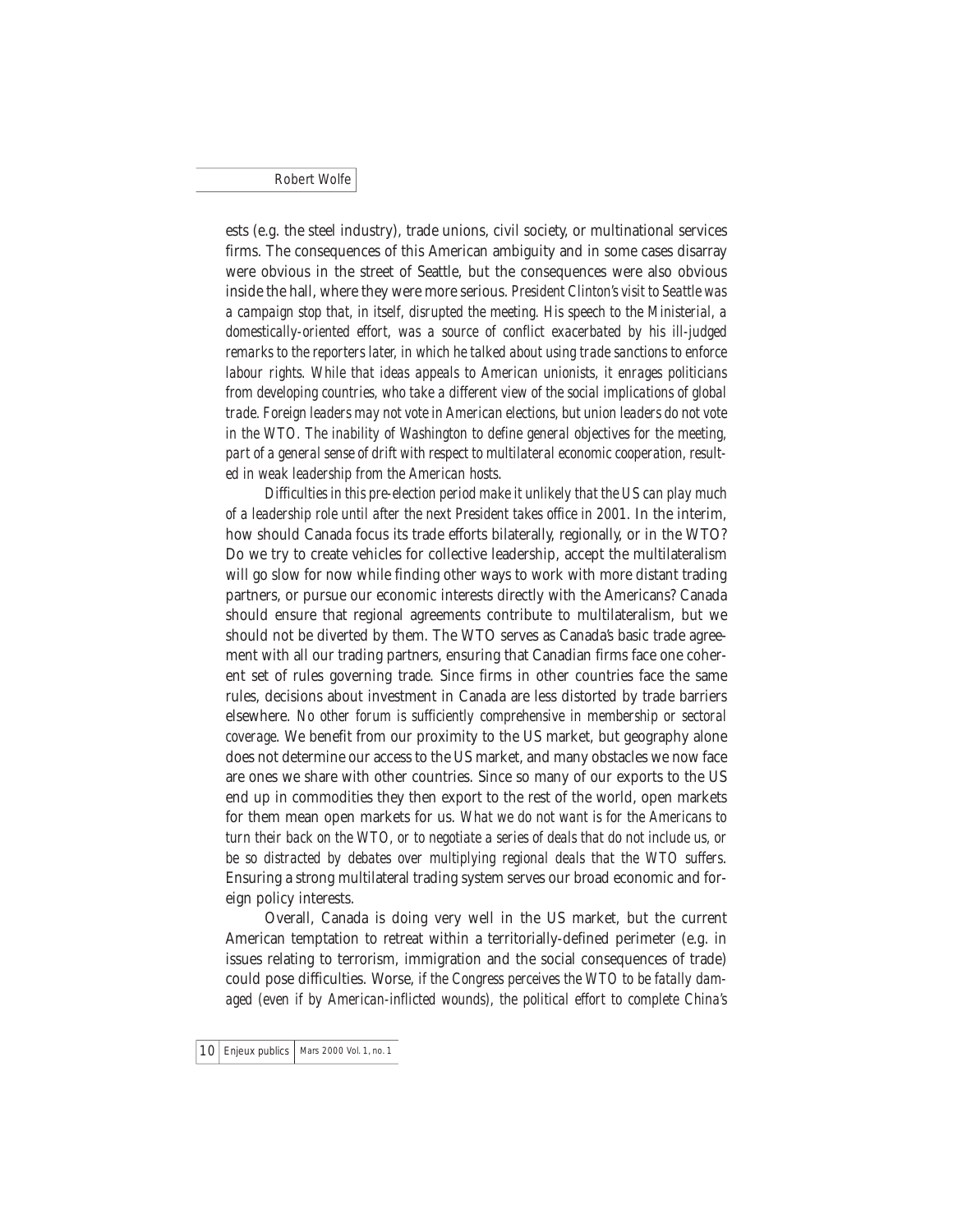*accession to the WTO might not be sustainable. We need to consider how best to expand our trade with developing and transition countries — the most likely source of significant growth for the world and North American economies*. If we do not want to let the Americans negotiate with the world on our behalf, we have to ensure a vibrant WTO.

## The Battle of the Atlantic

Despite all of the other difficulties, ministers in Seattle might well have been able to launch a new round had there been agreement among the largest participants in the trading system, the US and the EU. But their relations remained confrontational. The elaboration of the trading system has been slowed by transatlantic battles since Churchill and Roosevelt met in Quebec City in 1941 to draft the Atlantic Charter for postwar reconstruction. The Atlantic countries agree about many things now, but there was considerable conflict in Seattle, symbolized as in the past by agriculture. Farm trade is simply the oldest form of trade in goods, and the slowest to be liberalized in the GATT era. Members of the WTO bound themselves under Article 20 of the Agriculture agreement to begin new negotiations by the end of 1999. If anybody prefers to duck the issue this time, the Peace Clause — Article 13 of the agreement — creates an incentive: it restrains the use of measures like countervail against agricultural subsidies, but only until 2003, four years after the new negotiations were set to begin. The Uruguay Round was a cease-fire in the farm war of the 1980s; it established a framework but nothing more. The war began with skirmishes in the dispute settlement system, but soon subsidies skyrocketed. The relative calm observed since the conclusion of the Uruguay Round has been helped initially by favourable market conditions. Skirmishes are starting again, notably over the role of science-based evidence in food safety and over continuing frustration, especially in the US and in members of the Cairns Group, with the slow pace of reform of the EU's Common Agricultural Policy. The EU and US still differ about whether the goal in agriculture negotiations should be stable markets or an end to export subsidies. That is, should governments manage the process of structural adjustment, or should the market be largely unfettered? (The two sides answer this question in a different way in the domain of competition policy, where the Americans see pressure for new negotiations as a veiled attack on antidumping rules.) Failure to launch a round could mean that when the Peace Clause expires, the farm war will start again.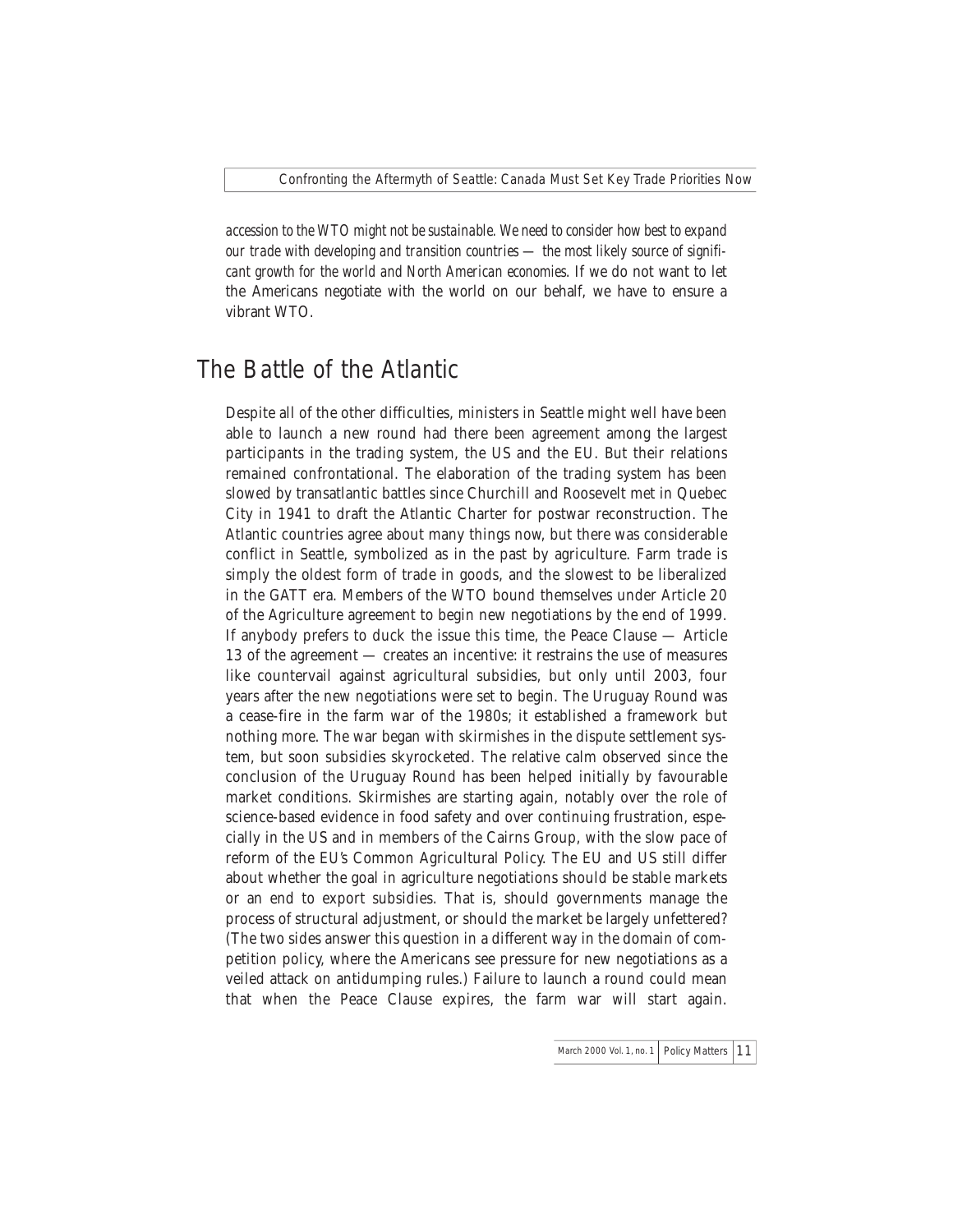(Paradoxically, the EU Commission might hope for eventual movement in the WTO negotiations as a means to move member countries toward reform of the Common Agricultural Policy prior to the proposed enlargement of the union to the east.)

Discussion of other new issues was put on hold by failure in Seattle, the most important being electronic commerce. *Technology creates the possibility for new digital entities that cross borders. These entities matter for Canadians who want to be able to learn about, to order, and even in some cases take delivery of the best the world has to offer quickly and at a low price*. And it matters for our firms who want to be found by and to sell to consumers in other places, while remaining confident of being paid promptly. Free trade in electronic commerce is certainly desirable, but stable and open markets will require some form of regulation. *Members of the WTO must first understand what these new entities are before they can discuss how to assimilate them to the norms and principles of the trading system. In this domain, what might national treatment mean? What aspects of the national legal or regulatory framework are hostile to electronic commerce? What essential regulations or social practices, such as a right to privacy, are undermined by such trade? How important is it if the multiple components of a an electronic transaction are governed by different national rules and practices? New WTO rules will emerge as countries grapple with these issues*. They must be designed to accommodate the variety of democratic objectives expressed through governments while facilitating the ability of firms, including new firms in small countries, to get on with things.

EU-US issues continue to receive a great deal of attention, as indeed they should given the volume of trade for which they are responsible. A compromise on traditional aspects of agricultural trade was close in Seattle, and should be easy to incorporate in an eventual new round. The same can be said of most of the new issues. The US approach to Seattle was parochial, but Canada too was inward-looking and defensive — even the EU showed more vision. The Japanese were expected to be invisible, and delivered, but "Where is Canada" was a frequent question in the weeks before the meeting. Minister Pettigrew did well at the event, gaining a lot of attention for his skilful chairmanship of the working group on implementation. At Seattle, Canada was a leader on institutional adaptation, and a laggard on contributions to the proposed Quad package of offers for the poorest countries. The Canadian position was ambiguous on agriculture, as it has been for years, and on other older areas in which the issue is reconciling states and markets. The larger difficulty among the advanced economies will be the role of science, for example in food safety. But the real problems in the WTO are elsewhere.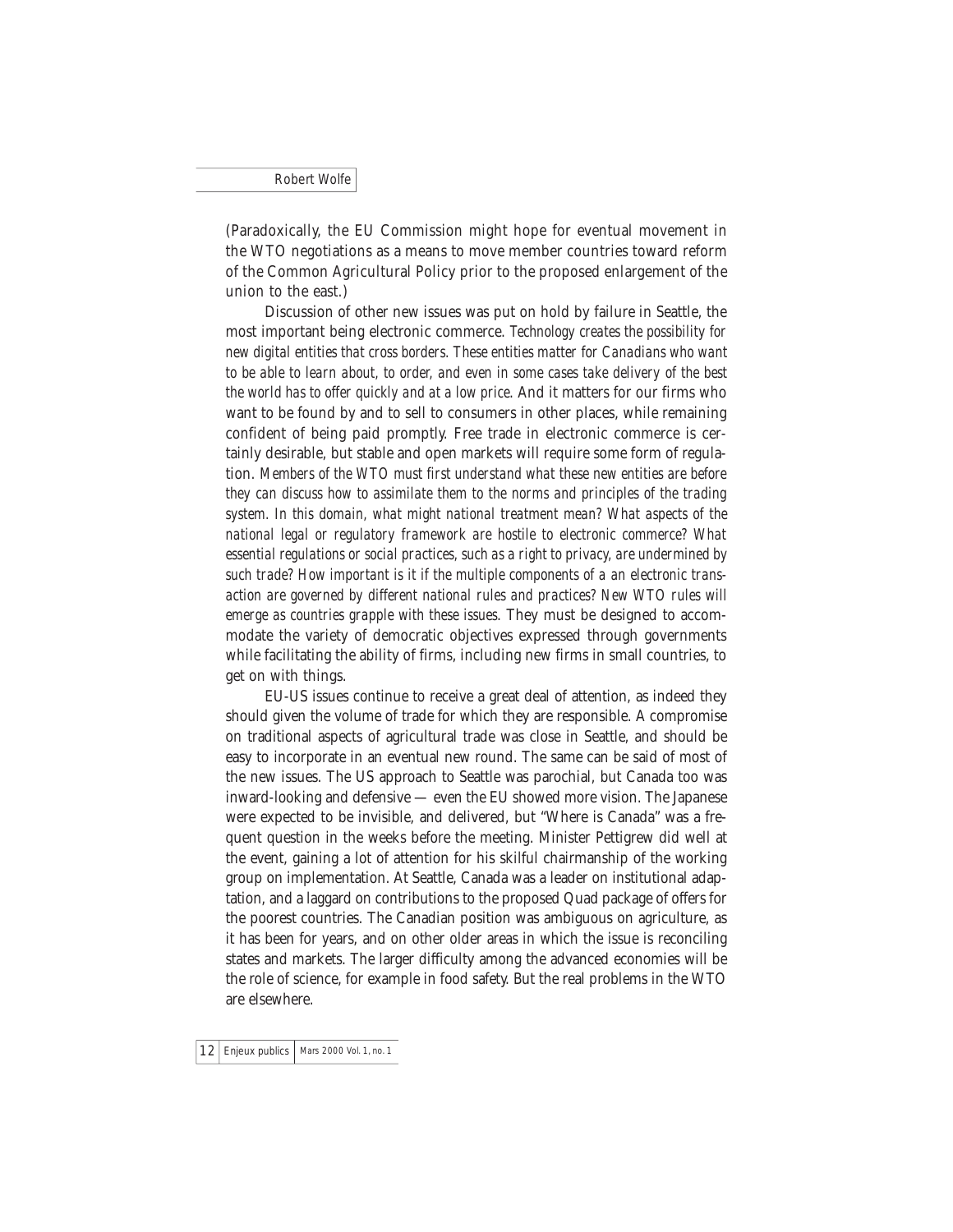## The Battles with Civil Society

The fact that the WTO process stalled at the same time as protestors battled police in the streets is an interesting coincidence, but the causal link may not be particularly significant. The battles in the streets and the ones inside the meeting room were not directly connected. The greatest danger after Seattle is believing the myths by over-reacting to the apparent civil society challenge to the WTO. That does not mean the WTO is now as democratic as it should be, but it does mean that we should resist the trend to seeing the WTO as a master agreement that can regulate all domains of life.

The general public seems to believe that the protestors were right. Despite valiant efforts to tell the trade story, and poll results that suggest strong public support for trade negotiations, most people paid no attention until the riots, and then were disinclined to believe governments. It is surely right to say that Seattle was in part the Woodstock of the 1990s, but to leave it there would trivialize an important political event. The challenge is to determine the political significance of Seattle rather than accept the claims of participants at face value. The Seattle protests were very worrying, but not for reasons the activists would set out. The source of the protest had little to do with what actually happens at the WTO (except in the case of protectionist trade unionists) and a lot to do with a growing perception, within the Atlantic area at least, that all our large organizations cannot be trusted, especially governments, and that consequential decisions that affect our lives are taken by people for whom we did not vote. It is vital that citizens be able to see and understand what their governments are doing in the WTO, but nothing the WTO can do will restore citizens' trust of their governments. That process must begin at home.

#### The Battle at Home

Demonstrators in the streets of Seattle and developing countries inside the meeting hall had at least one thing in common — they wanted a seat at The Table. International organizations have plenty of tables, but it is mistake to assume that the WTO has one real Table at which everything is decided — 136 Countries cannot effectively debate contentious issues. The WTO provides the forum for negotiations among its Members concerning their multilateral trade relations, and the institutional framework for the implementation of the results of such negotiations. It is, in other words, a permanent conversation among the Members that takes place in a bewildering variety of formal and informal settings. The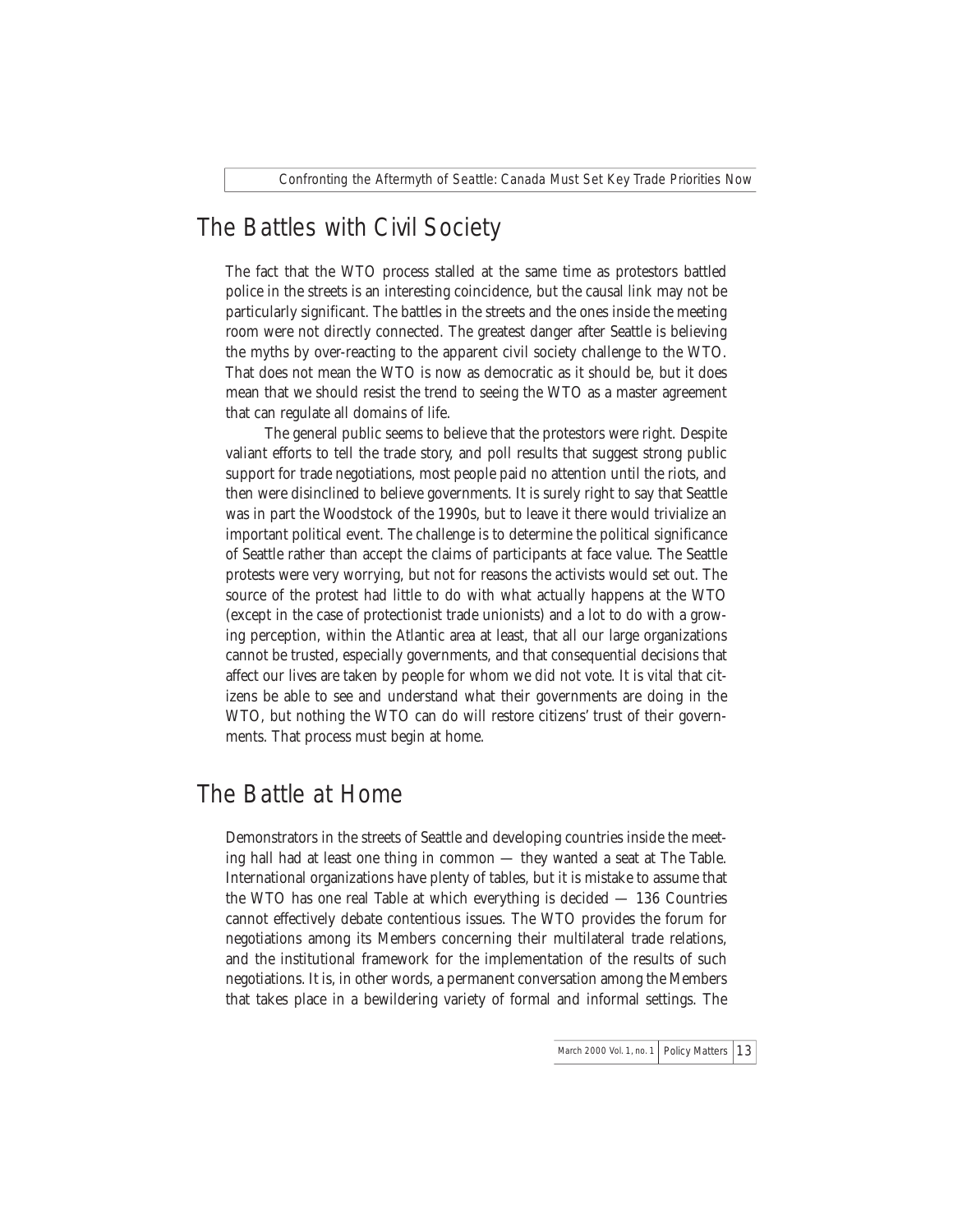WTO governing body, holder of all decision-making authority, is the Ministerial Conference, composed of representatives of all Members. Its biennial meetings were meant to give the WTO the kind of regular political guidance that the GATT lacked. The first two Ministerial Conferences in Singapore (1996) and Geneva (1998) did force the pace of WTO work, but it is now obvious that the Ministerial Conference cannot provide the necessary leadership and coordination to the vast and diffuse WTO process. Rather than ending the WTO practice of holding biennial Ministerials, these weaknesses might be better addressed with more and more public engagement with the creation of a WTO consultative committee, much like the old Interim Committee of the IMF — an old idea whose time has surely come again. The creation of the WTO as a formal international organization in 1995 was a major achievement of the Uruguay Round but, clearly, *more work is needed to strengthen its bureaucracy, enhance the role of ministers, and ensure that the public understands what is going on*.

## North-South Tensions

The final battle in Seattle was a traditional North-South conflict, with a twist. With the creation of the WTO in 1995, developing countries are now inside the system demanding that it be made to work as promised. An essential aspect of any new round must be the full integration of all states into the trading system on a fair and equitable basis. Developing countries, including the transition economies, want to assume more of the benefits and obligations of full participation in the system. If they do not feel that they are part of the process, and many felt excluded in Seattle, they can block it. If an eventual round does not consider issues of importance to them, it cannot succeed.

Developing countries think that they did not get as much as they had hoped, or as economists had promised, in the Uruguay Round. At Seattle, Canada's trade minister, Pierre Pettigrew, chaired a special working party on implementation; certain themes emerged again and again. Developing countries want to ensure the full implementation by OECD countries of their Uruguay Round commitments. Having open markets at home is of little use if they are excluded from the much larger markets of OECD countries, as is the case still for agricultural products, textiles and other labour-intensive sectors. Moreover, open markets are of little help if products cannot be shipped, if distribution is weak, or if marketing is unprofessional. Many countries need help implementing their own commitments.

In the end, developing countries never got the chance to walk out in Seattle, as they did on previous occasions, but they might have. The working